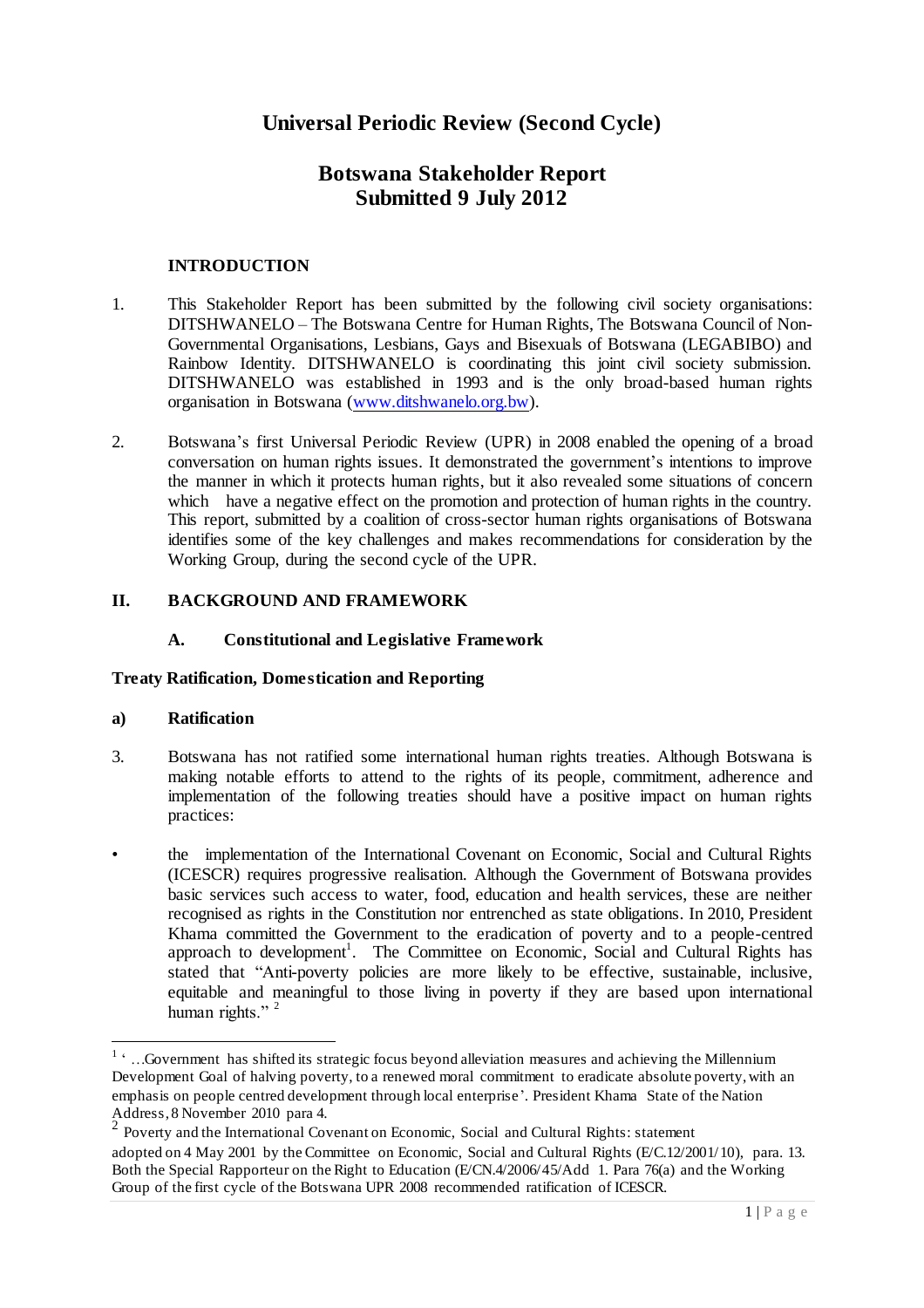• the Second Optional Protocol to the International Covenant on Civil and Political Rights (ICCPR) protocol which will indicate a commitment of the Government of Botswana to respect article 6, paragraph 2 of the ICCPR, which Covenant it ratified in 2000.

# **b) Domestication**

4. For domestic application of Botswana"s international legal obligations which are a consequence of her express commitment to international human rights instruments through ratification, accession or succession, domestication has to be effected through enactment of national legislation. Not all rights provided in the Covenants and Conventions are addressed in the Constitution and legislation<sup>3</sup>. There has been no domestication of CAT, CERD, CEDAW and ICCPR. The CRC and the African Charter on the Rights and Welfare of the Child were domesticated through the Children's Act  $2009<sup>4</sup>$ . It recognises the need to respect the child"s dignity and to refrain from administering discipline which violates such dignity (art. 27(3)(h)). However this 2009 Act does not prohibit corporal punishment (which is permitted by the Education Act 1967 (article 21) and regulations<sup>5</sup>) and makes reference '... to the Penal Code or any other law' (art.  $27(5)$ ). This is contrary to the concluding observations of the Committee on the Rights of the Child; of the Human Rights Committee and of CEDAW<sup>6</sup> . Contrary to the recommendation of the Committee on the Rights of the Child, customary law has not been brought into conformity with the Convention<sup>7</sup>.

## **c) Reporting**

5. The Government of Botswana has not regularly and timeously submitted reports to the Special Mechanisms of the UN. Despite Botswana"s commitment to "continue to cooperate fully with all treaty bodies, including through meeting its reporting obligations to such bodies', when standing for election to the Human Rights Council (2011-2014) in December 2010<sup>8</sup>, Botswana has failed to adhere to several reporting deadlines, namely: its first, second and third periodic reports to the Committee Against Torture (due in October 2001, 2005 and 2009); its second periodic report to the Human Rights Committee (due in March 2012); its seventeen and eighteenth periodic report to the Committee on the Elimination of Racial Discrimination (due in March 2009); its second and third periodic report to the Committee on the Rights of the Child (due in April 2007); its first report on Optional Protocol to the Convention on the Rights of the Child on the involvement of children in armed conflict (due in November 2006) and its first report on the Optional Protocol to the Convention on the Rights of the Child on the sale of children, child prostitution and child pornography (due in October 2005).

 $3$  CCPR/C/BWA/CO/1. Para 6

<sup>&</sup>lt;sup>4</sup> Statement by Mr Augustine Makgonatsotlhe – Secretary for Defence, Justice and Security in the Office of the President during the adoptiong of the Botswana UP Report by the HRC. 18 March 2009 para 8. A similar statementThis was repeated before the CEDAW/C/BOT/3/Q/Add1 page 4 before the Committee on the Elimination of Discrimination Against Women. 10 November 2009

<sup>&</sup>lt;sup>5</sup> Education (Corporal Punishment) Regulations (1968), Education (Primary Schools) Regulations (1980), Education (Private Primary Schools) Regulations (1991).

<sup>&</sup>lt;sup>6</sup> CRC/C/15/Add. 242 on 3 November 2004 on abolition of corporal punishment in the family, school and other institutions; CCPR/C/BWA/CO/1 on 24 April 2008 on the abolition of penal corporal punishment and

CEDAW/C/BOT/CP/3 on 24 March 2010 on the abolitions of violence against children, including the girl-child.  $7$  CRC/C/15/Add. 242 paragraph 9

<sup>8</sup> A/65/732 paragraph 20.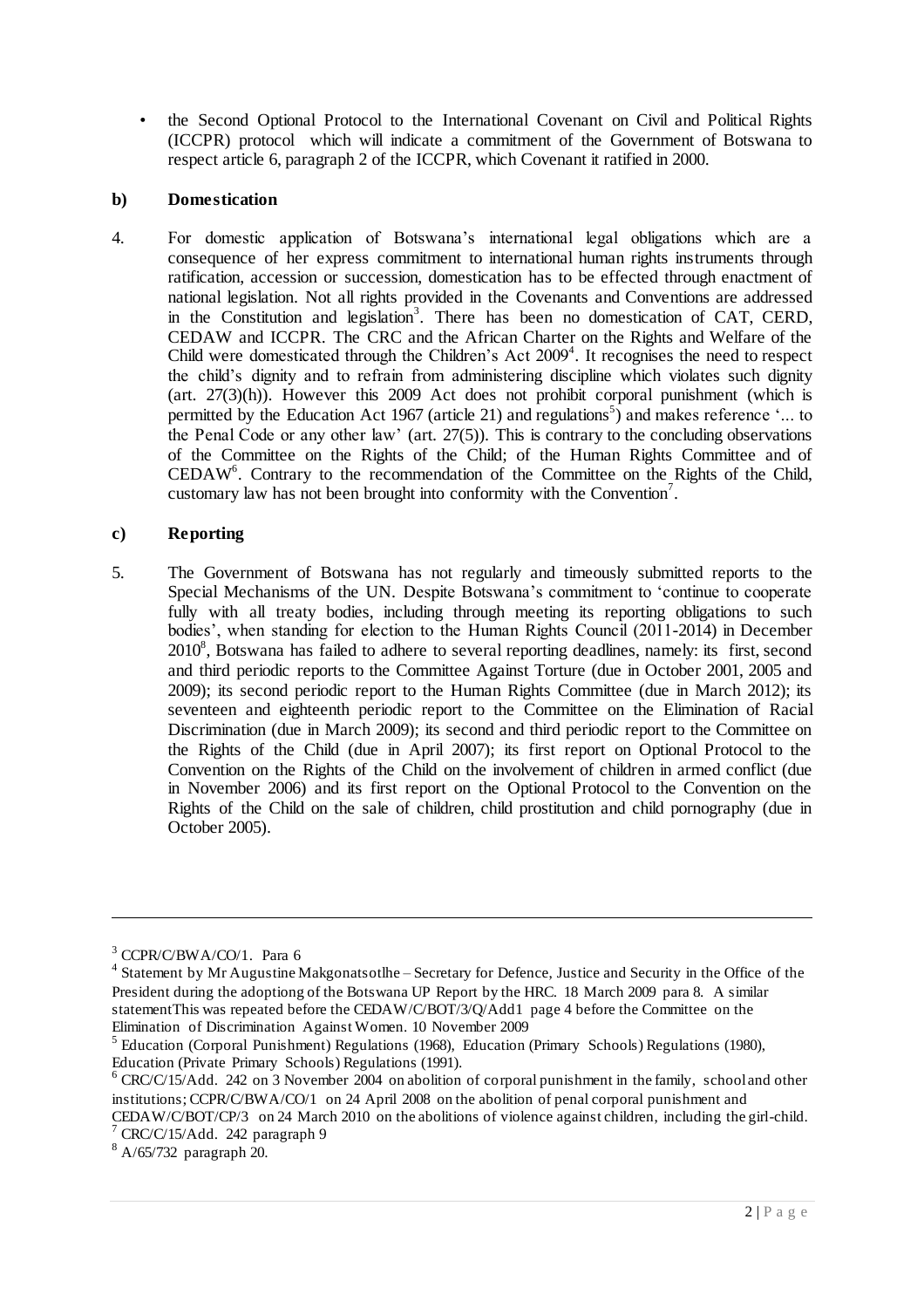## 6. **We recommend that the Government of Botswana should**:

- consider its existing resolve 'to a renewed moral commitment to eradicate absolute poverty<sup>9</sup> and confirm its on-going policy commitments to the realisation of economic, social and cultural rights by **ratifying** the ICESCR to ensure long-term poverty eradication. A timetable for ratification with milestones should be provided.
- Botswana should consider inviting the **Special Rapporteur on the Eradication of Extreme Poverty and Human Rights,** Ms Magdalena Sepulveda, for a **country visit**. This would enable constructive dialogue with the Government, civil society and other relevant actors to identify ways to remove obstacles, including institutional, to full enjoyment of human rights for people living in extreme poverty<sup>10</sup>. This could include recommendations on the further realisation of the MDGs, to which Botswana has committed herself.
- $\bullet$  Botswana should also **ratify** the Second OP to the ICCPR and the OP to  $CAT^{11}$ . A timetable for ratification with milestones should be provided.
- **Domesticate** the CAT, the CERD, the CEDAW and the ICCPR. Though Botswana has a dualist legal system and its international instruments are not self-executing and require domestication to be used before a court of law, it is commonly accepted that according to the law of treaties, by ratifying human rights treaties, States commit themselves to respecting those rights and ensuring that their domestic law is compatible with international legislation.
- Provide without delay: its first, second and third periodic **reports** to the CAT; its second periodic report to the HRC; its seventeen and eighteenth periodic **report** to the CERD; its second and third periodic report to the CRC; its first **report** on Optional Protocol to the Convention on the Rights of the Child on the involvement of children in armed conflict and its first **repor**t on the Optional Protocol to the CRC on the sale of children, child prostitution and child pornography

# **B. Institutional and Human Rights infrastructure**

- 7.. Botswana confirmed its intention to establish a national human rights institution during the first cycle of UPR in 2008. It also stated that consultations to initiate the process are on-going and it was expected that it would be established by the next review.<sup>12</sup> No national human rights institution has been established since the UPR process in 2008. The Government has recognised the need for a dedicated human rights institution which would perform the following options: ensure compliance with ratified human rights instruments; prepare Botswana"s state reports to specific human rights instruments as part of obligations; address issues relating to domestication of ratified instruments; stepping up public education on human rights issues and attend to and deal with complaints from members of the public who feel that their human rights have been violated in one way or the other.<sup>13</sup>
- 8. The work of the Office of the Ombudsman is being seriously undermined by slow responses by government departments and resultant low case resolution rate. Annual reports 2008/2009, 2009/2010 and 2010/2011, due to be presented to the National Assembly had not been presented by May 2012<sup>14</sup>. The computerised case management system broke down in 2005. It

 $\overline{a}$ 

<sup>14</sup> Bame Piet, PAC struggles to form quorum , 15 May 2012,

<sup>&</sup>lt;sup>9</sup> President Khama State of the Nation Address, 8 November 2010 para 4.

<sup>&</sup>lt;sup>10</sup> http://www/Issues/Poverty/Pages/SRExtremePoverty/Index.aspx

<sup>&</sup>lt;sup>11</sup> The Optional Protocol to the International Covenant on Civil and Political Rights Aiming at the Abolition of the Death Penalty and the Optional Protocol to the Convention Against Torture of the Sub Committee on the Prevention of Torture.

<sup>&</sup>lt;sup>12</sup> Report of the Working Group on the Universal Periodic Review BOTSWANA A/HRC/10/69 paragraph 9, Page 4

<sup>&</sup>lt;sup>13</sup> Office of the President of Botswana[: http://www.gov.bw/en/Ministries--Authorities/Ministries/State-](http://www.gov.bw/en/Ministries--Authorities/Ministries/State-President/Office-of-the-President/Divisions/Human-Rights-Commissions1/)[President/Office-of-the-President/Divisions/Human-Rights-Commissions1/](http://www.gov.bw/en/Ministries--Authorities/Ministries/State-President/Office-of-the-President/Divisions/Human-Rights-Commissions1/)

<http://www.mmegi.bw/index.php?sid=1&aid=272&dir=2012/May/Tuesday15> (last accessed 22/06/2012)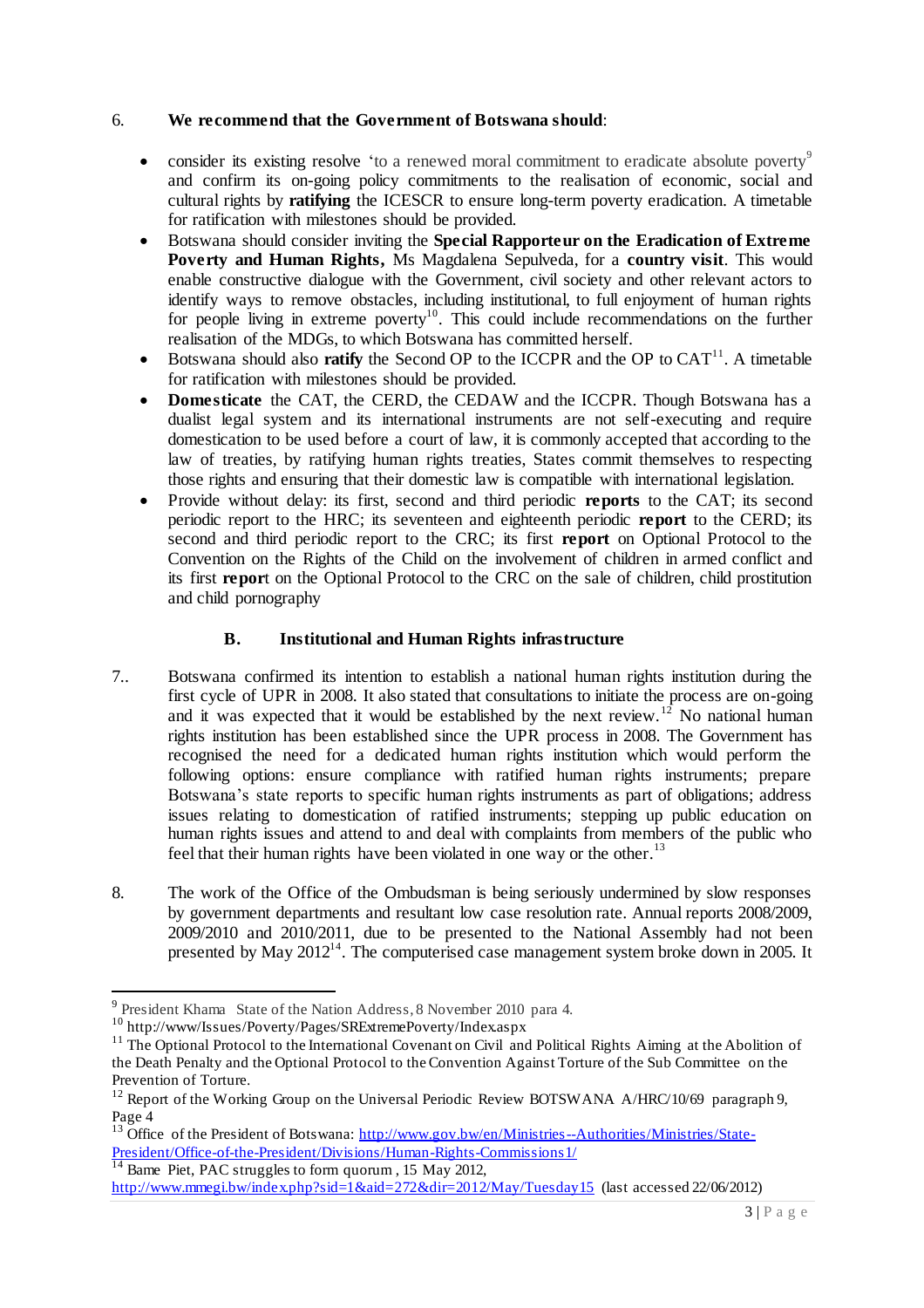has not been attended to as the Government is implementing the e-gov system, consequently work has to be done manually. This situation has had serious implications for the promotion and protection of human rights.

# 9. **We recommend that the Government of Botswana should**:

- commit to produce a **national human rights strategy** linked to national development principles and priorities, including but not limited to the above-stated recommendations on ratification, domestication and reporting, after the acceptance of the UPR outcome document from the second cycle. The overall goal of the strategy should be the realisation of human rights in Botswana in all sectors, including education, health, environment, youth, etc. The strategy would include the relevant capacity-building of government officials, civil society and the private sector. The creation of an independent national human rights institution in accordance with the Paris Principles, in partnership with civil society and the Office of the High Commissioner for Human Rights, would then be part of the comprehensive strategy<sup>15</sup>.
- commit to produce a **mid-term report on follow-up** of accepted recommendations of the HRC under the UPR mechanism.

# **III PROMOTION AND PROTECTION OF HUMAN RIGHTS ON THE GROUND**

## **A. Cooperation with human rights mechanisms**

## **1. Cooperation with treaty bodies**

*Please see II A. (c) on Reporting.*

## 10. **We recommend that the Government of Botswana should:**

• Implement all recommendations of the CEDAW  $45<sup>th</sup>$  committee of 18 January-5 February  $2010^{16}$ 

*Please see section on Treaty Ratification, Domestication and Reporting for other relevant information.*

# **2. Cooperation with special procedures**

11. Following its election to the Human Rights Council in 2011 for the term 2011-2014, Botswana has contributed to many debates and has respected the guiding principles of transparency, dialogue and cooperation. It can continue its cooperation through issuing standing open invitations to all the Special Rapporteurs.

<sup>&</sup>lt;sup>15</sup> The intention to establish a Human Rights Institution was stated by Mr Augustine Makgonatsotlhe, Secretary for Defence, Justice and Security in the Office of the President during the adoption of the Botswana UPR Report by the Human Rights Council. As at 18 March 2009, the consultation concerning its establishment had been concluded. The recommendations were 'soon to be submitted to Cabinet for consideration'. This commitment was reiterated by the Government before the Committee on the Elimination of Discrimination Against Women. CEDAW/C/BOT/3/Q/Add1 page 4. 10 November 2009. "The Committee notes that, although Botswana accepted the recommendation to establish an independent national human rights institution made during the universal periodic review of Botswana (see A/HRC/10/69/Add.1), it has yet to establish such an institution" at para 17.

<sup>&</sup>lt;sup>16</sup> C/BOT/CO/3 26 March 2010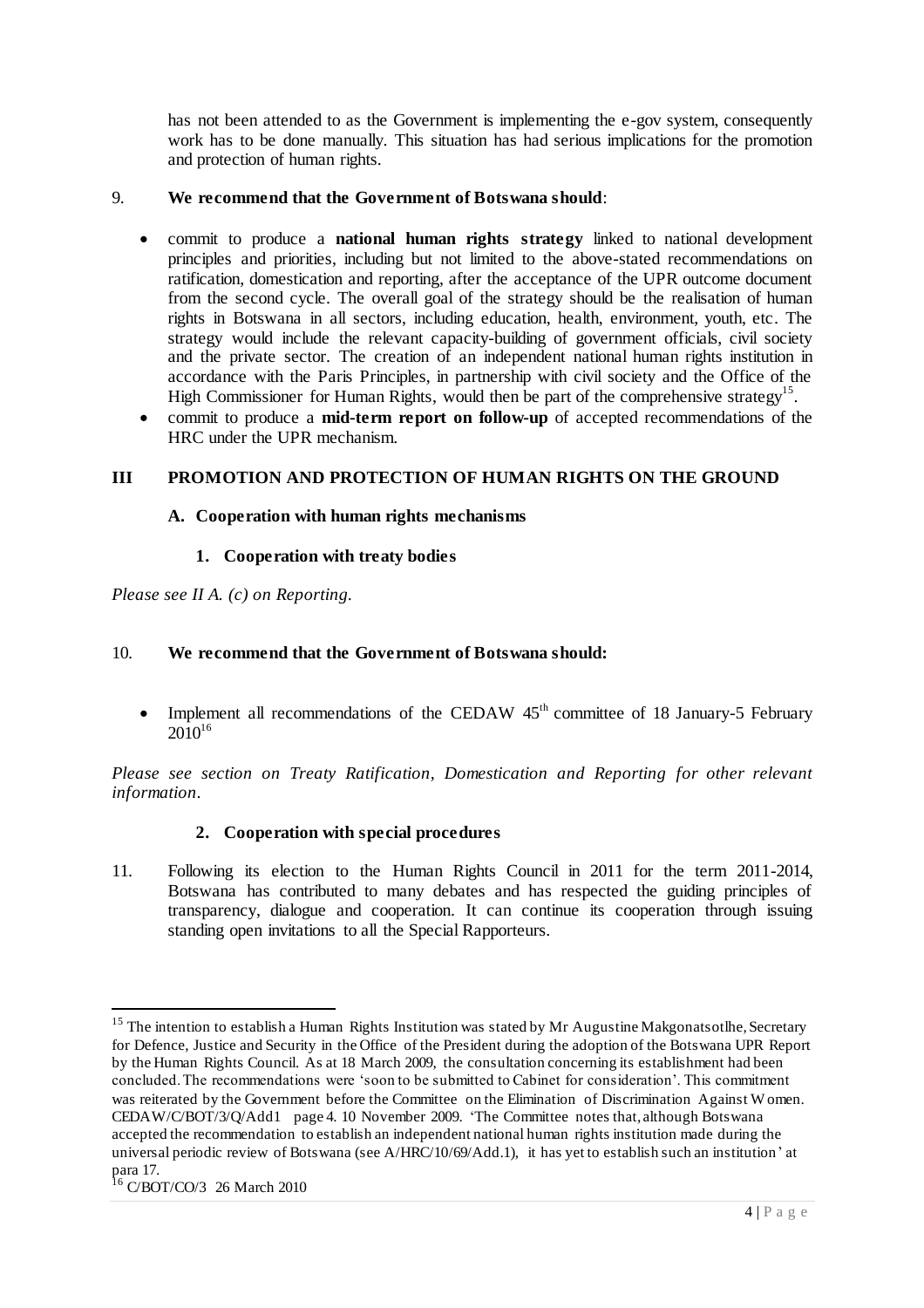## 12. **We recommend that the Government of Botswana should:**

- Invite the Special Rapporteur on Extreme Poverty and Human Rights for a country visit. The resultant constructive dialogue between the SR, the Government, civil society and other relevant actors, may contribute significantly to the development of a comprehensive, national human rights strategy, linked to national principles and priorities.
- **•** Issue a standing invitation to all the Special Rapporteurs

## **B. Implementation of international human rights obligations**

## **1. Equality and non-discrimination**

- a) Discriminatory regimes relative to the coexistence of the constitutional and customary law
- 13. **Gender inequality and inheritance.** In the 2008 UPR, it was recommended that Botswana adopt necessary measures for the harmonising of customary laws with international  $in$ struments<sup>17</sup>. Botswana did not consider that there is any conflict between customary law and international instruments. In the case of *Mmusi and Others v Ramantele and Another*  MAHLB-000836*,* before the High Court there is a challenge to the Ngwaketse customary law rule which provides for male-only inheritance of the family home (male primogeniture). At issue is whether this customary law rule violates the daughters' right to equality as guaranteed by section 3 of the Constitution. At the Lower, Higher and Appeal levels of the customary law system, the courts ruled in favour of the application of the customary law rule as it currently exists. The matter is now on appeal before the High Court (as at July 2012).
- 14. Article 26 of the ICCPR provides for equal protection of the  $\text{law}^{18}$ . The Human Rights Committee has interpreted the right to equal protection as providing for equality before the law and equal protection but also a guarantee "*to all persons equal and effective protection against discrimination on any of the enumerated grounds*," including sex<sup>19</sup>. Art. 3 of the African Charter on Human and Peoples' Rights<sup>20</sup>, recognises equal treatment under law and equal protection. Botswana acceded to CEDAW in 1996.
- 15. In its Concluding Observations in February 2010, the UN Committee on the Elimination of All Forms of Discrimination Against Women<sup>21</sup> noted with concern that the Abolition of Marital Power Act 34 of 2004 which gives both partners in common law marriage equal powers in the family and the amendment to the Deeds Registry Act which enables women to register immovable property in their own names, do not apply to customary and religious marriage. The Committee expressed the same concern that the Matrimonial Causes Act Cap 29:6 regulating matters pertaining to divorce, judicial separation and other incidental matters and the Marriage Act Cap 29:01 regulating the registration of marriage and setting 18 years as the minimum age for both boys and girls to marry do not apply to customary and religious marriages. The Constitution of Botswana further entrenches discrimination against women in excluding the application of non-discrimination clauses of section 15(4) (c) to "adoption, marriage, divorce, burial, devolution of property on death or other matters of personal law".

 $17$  Recommendation by Mexico.

<sup>&</sup>lt;sup>18</sup> Botswana ratified ICCPR in September 2000.

<sup>&</sup>lt;sup>19</sup> Human Rights Comm., General Comment No. 18: Non-discrimination, 37th session (1989), para 12.

<sup>20</sup> Botswana ratified it in 1986

<sup>21</sup> CEDAW/C/BOT/CO/3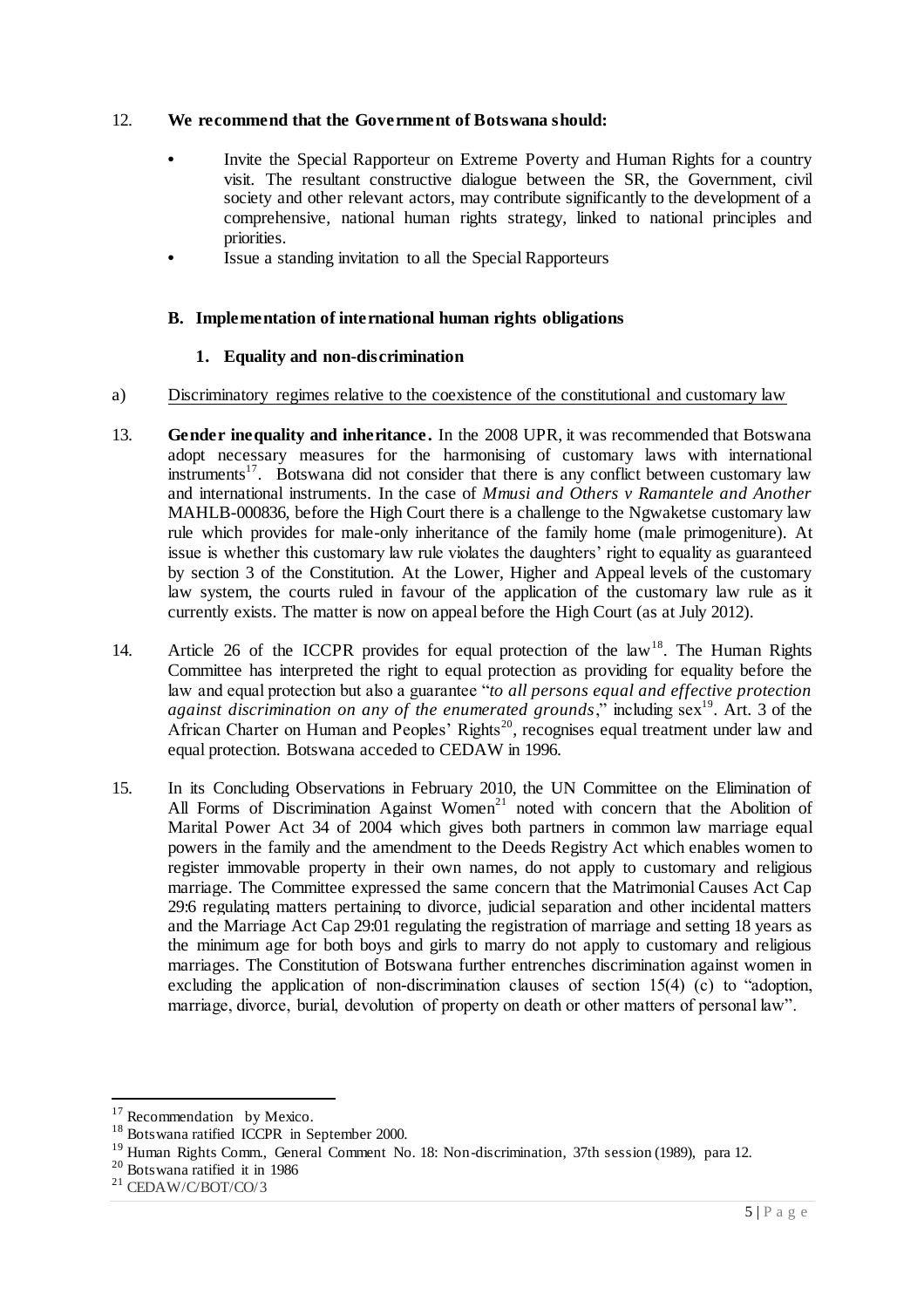#### 16. **We recommend that the Government of Botswana should:**

**•** Reform the customary law to eliminate discrimination against women concerning access to property

#### b) Domestic violence

17. The dual legal system, comprising both customary and common law, makes it difficult to ensure adequate protection of women against domestic violence. Cultural perceptions of women as perpetual minors under the care of their father, husband, uncle or brother, reinforce an environment susceptible to assertion of authority through violence. Since the enactment of the Domestic Violence Act of 2008, despite the public awareness efforts of the government of Botswana to promote the Act, domestic violence remains a major concern. A legal gap exists as the Domestic Violence Act does not "specifically prohibit" domestic violence.<sup>22</sup> The Botswana Council of NGOs (BOCONGO) also indicates that the effort to address violence against women has been "largely ineffective" partly because of the "poor dissemination of information on laws and programs meant to benefit victims of gender violence" $23$ . Additionally lack of financial resources hampers access of women, especially poor women, to legal assistance. The Botswana government, reporting to the Committee on the Elimination Discrimination Against Women on its implementation of CEDAW in 2010, also indicates that the cost of legal proceedings was the "main" obstacle for women wanting to access justice and that although there is no legal aid system in place, its planning document for 2016 recognises the need to put one in place.  $24$  A State-sponsored Pilot Legal Aid Project was established in August 2011. It was extended from 31 March 2012 to 31 March 2013. Emang Basadi, DITSHWANELO, BONELA and Women Against Rape participate in providing free legal assistance to the indigent. It has focused on providing quality professional legal services and ensuring equal and effective access to justice for the indigent. In the first phase it had processed 389 cases.

# 18. **We recommend that the Government of Botswana should:**

- Strengthen laws and policies to protect women from violence and support survivors and victims of violence and facilitate additional safe spaces for victims of domestic violence. The Domestic Violence Act does not call for the creation of shelters for those fleeing domestic violence. To date there are only two shelters in Botswana, one in Gaborone and another one in Maun, both provided by NGOs.
- criminalise rape in marriage. Neither the Penal Code nor the Domestic Violence Act deal specifically with the issue of rape in marriage. Research shows a direct link between genderbased violence and HIV infection, particularly in young women.
- c) Lesbian, gay, bisexual and transgender rights
- 19. Section 64 of The Penal Code criminalises "carnal knowledge ... against the order of nature". The law is interpreted to criminalise **same sex sexual activities**. Sections 3-19 of the Constitution of Botswana protect the "fundamental rights and freedoms of the individual" in Botswana. Section 3 recognises that "every person in Botswana is entitled to the fundamental rights and freedoms of the individual, that is to say, the right, whatever his race, place of origin, political opinions, colour, creed or sex. The Penal Code violates a fundamental

 $22$  Cailleba, Patrice, and Rekha A. Kumar. December 2010. "When Customary Laws Face Civil Society Organisations: Gender Issues in Botswana." African Journal of Political Science and International Re lations. Vol? 4, No. 9. , 331; US 11 Mar. 2010, Sec. 6

<sup>&</sup>lt;sup>23</sup> Botswana Council of Non-governmental Organizations (BOCONGO). 2010. "Oral Statement to the CEDAW Committee - CEDAW, 2010, 3

<sup>24</sup> Botswana 22 Apr. 2010, 6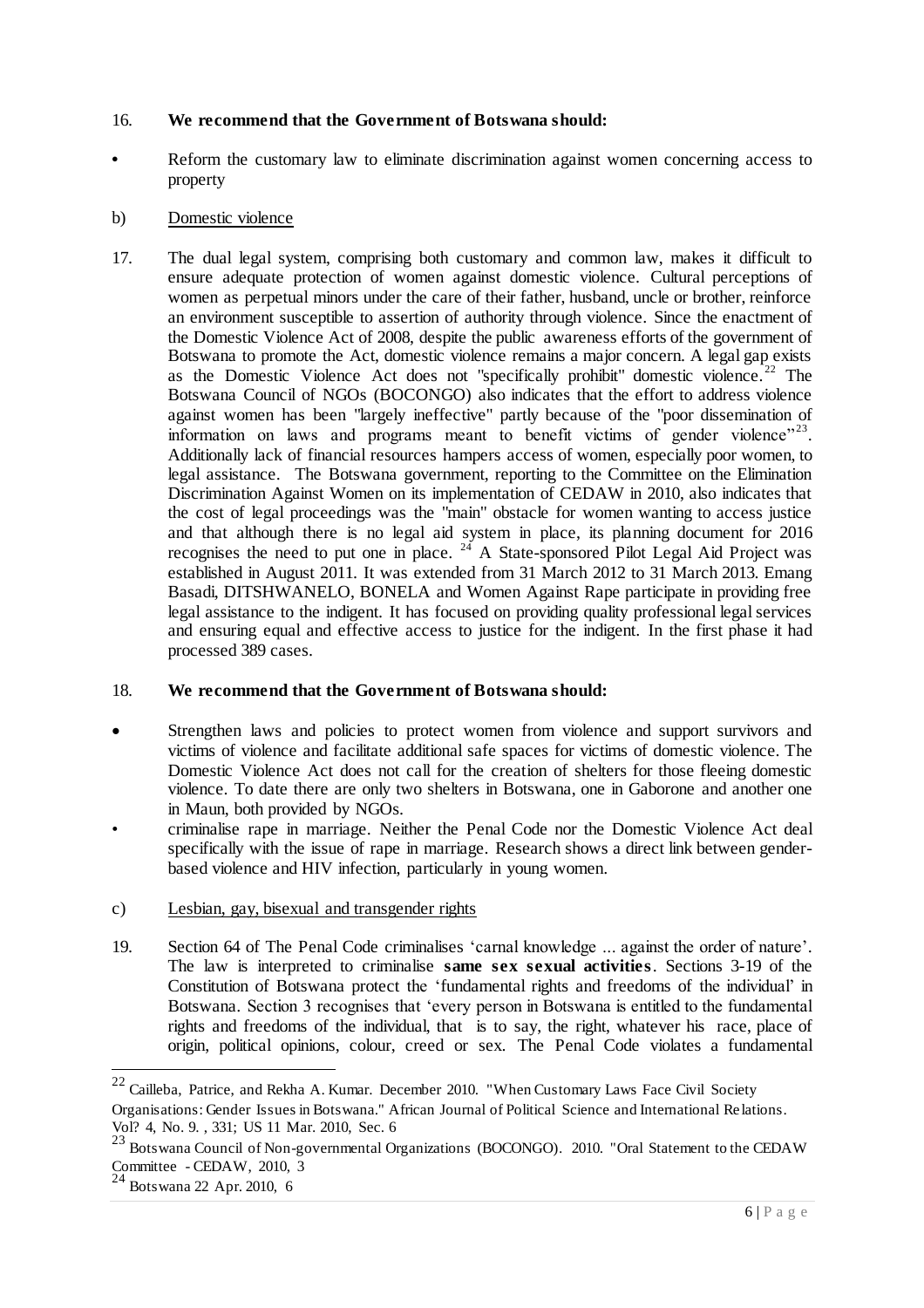principle of the Constitution, which provides a non-discriminatory regime. Article 26 of the ICCPR not only entitles all persons to equality before the law as well as equal protection of the law but also prohibits any discrimination under the law and guarantees to all persons equal and effective protection against discrimination on any ground such as race, colour, sex, language, religion, political or other opinion, national or social origin, property, birth or other status $^{25}$ .

- 20. Lesbians, Gays and Bisexuals of Botswana (LEGABIBO), an organisation which has, since 1998, been advocating for the rights of lesbians, gays and bisexuals, has been denied registration by the Department of Civil and National Registration (DCNR). The department has made reference to the Penal Code which criminalises same-sex sexual activity.
- 21. It is apparent that there is a lack of clarity about the Government of Botswana"s interpretation of constitutional provisions protecting its citizens against any type of discriminations, including discrimination based on sex. Government actions, notably the refusal of granting registration to LEGABIBO equally contravenes Section 13 of the Constitution. Therefore, the penal code and the actions of the DCNR could be unconstitutional.
- 22. Through its work, Rainbow Identity notes that a major challenge facing **transgendered persons** is the difficulty which they experience to obtaining documents reflecting their changed gender identity following transition from one gender to another. The current procedure for change of gender is unsystematic and unclear. There is no specific legislation regarding a change of identity for transgendered persons. Name changes are permissible under the law, however, due to ignorance by civil servant and the judiciary, about transgendered persons, use of the law can lead to an unnecessarily prolonged process. Transsexual applicants are required to submit to the court, a medical report concerning the sexual identity of the individual. Cooperation with the Ministry of Health is required, to enable approval of the medical report.

# 23. **We recommend that the Government of Botswana should:**

- Ensure that the Penal Code is brought into conformity with the Constitution. The "carnal knowledge ... against the order of nature' concept is premised on the notion that only the heterosexual gender identity is one with which one is born. Research has shown that there are different sexual and gender identities in the world. Criminalising the existence of the ability of lesbian, gay, bisexual and transsexual persons to live their lives with dignity, is a violation of the human right of the individual.
- Register LEGABIBO**.** LEGABIBO seeks to promote a non-discriminatory legal framework for the LBGTI community in Botswana and to create a community which is informed about LGBTI issues.
- Review legislation to ensure that is it in conformity with the international legal obligations which Botswana accepted when it committed itself to international instruments which it has ratified.

# **2. Right to life, liberty and security of the person**

# a) **Death penalty.**

 $\overline{a}$ 

24. The Government of Botswana remains committed to the retention of the death penalty<sup>26</sup>. It also stated that it was not considering a moratorium on the application of the death penalty as

<sup>&</sup>lt;sup>25</sup> General Comment No. 18: Non-discrimination : . 11/10/1989. CCPR General Comment No. 18.

<sup>&</sup>lt;sup>26</sup> A/HRC/WG.6/3/BWA/2 para 14 – Compilation by OHCHR in accordance with para 15(b) of the Annex to Human Rights Council Resolution 5/1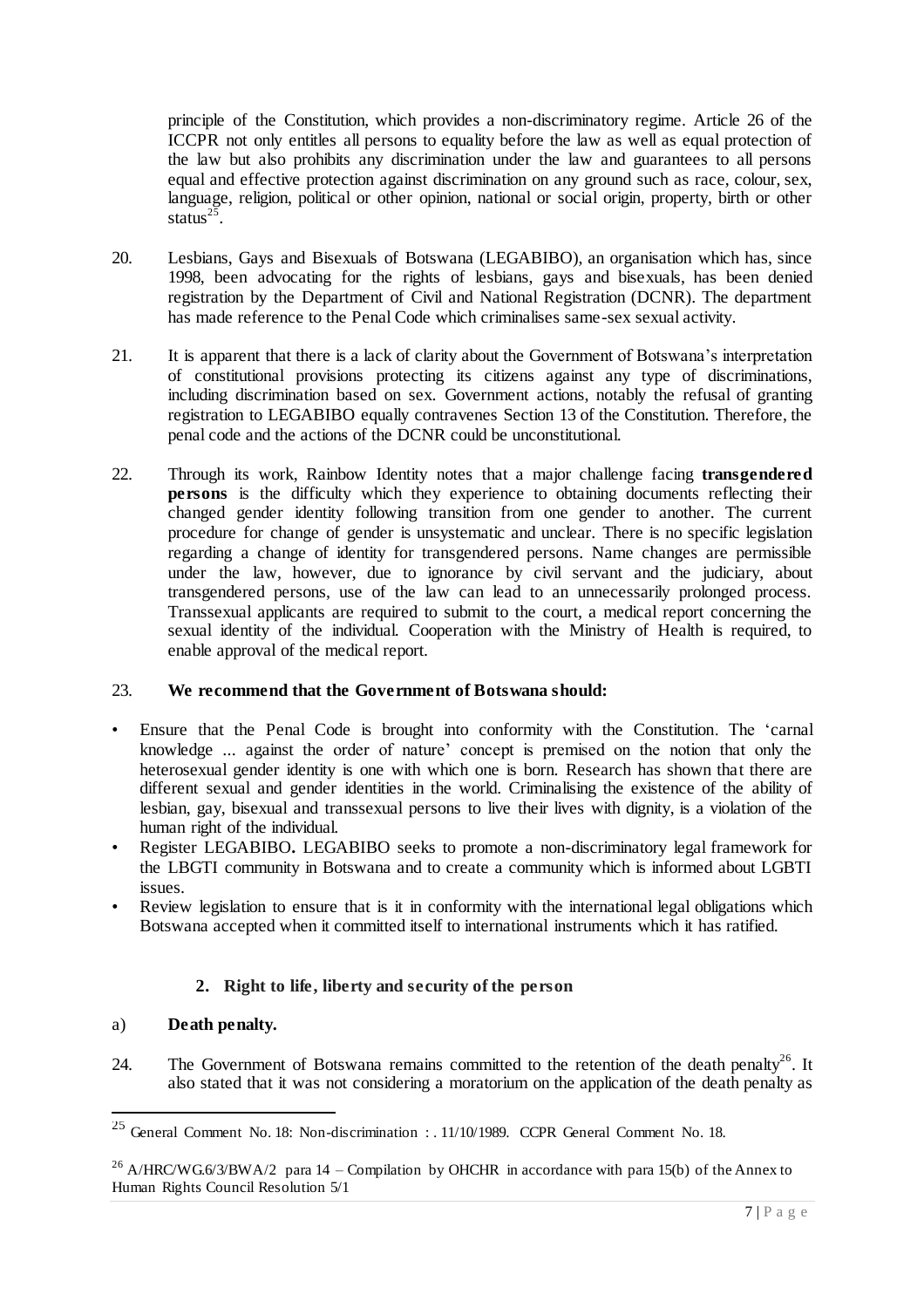resolutions per the recommendation of the United General Assembly in December 2007, 2008 and  $2010.<sup>27</sup>$ 

25. Despite the existence of a Parliamentary Law Reform Committee of 1997 and the support of the Government for the death penalty, there are indications that the national debate on the death penalty has made strides. The issue has received encouraging coverage in both audiovisual and print media. DITSHWANELO – The Botswana Centre for Human Rights, a human rights NGO, has been at the forefront of campaigning for a progressive debate on the death penalty since 1994.

#### 26. **We recommend that the Government of Botswana should:**

- **•** hold public consultations, in a participatory manner together with civil society, about the desirability and long-term effectiveness of the use of the death penalty as a deterrant.
- be further encouraged to seriously consider implementing a moratorium and should take steps to humanise the application of the death penalty.

## b) **Corporal punishment**

- 27. The Government of Botswana holds an ambiguous position on the issue of corporal punishment of children. On the one hand, it amended the Children's Act with the intention of domesticating the provisions of the CRC, especially article 19(1). On the other hand it permits corporal punishment of children, as is allowed for in the Education Act.
- 28. In Botswana, corporal punishment and other cruel or degrading forms of punishment are permitted not only in schools, but also in alternative care facilities, in the justice system, and in the community. Corporal punishment is also applied in both the statutory and the customary law systems, as a form of corrective punishment. Related provisions exist in both the Penal Code and the Customary Courts Act. Despite the fact that certain requirements apply to the administration of corporal punishment, such as section 10 of the Constitution, section 28 of the Penal Code, section 305 of the Criminal Procedure and Evidence Act, and section 3 of the Corporal Punishment Regulations (under the Customary Courts Act), the punishment is torture, cruel, inhuman and degrading treatment and is an offence to the dignity of the person receiving it.

#### 29. **We recommend that the Government of Botswana should:**

- review the inconsistencies between the Children's Act 2009 and the international legal commitments to the core principles of the CRC which it made when it acceded to the CRC in 2005.
- implement its commitment to mainstreaming human rights in the education system and develop a national strategy for human rights education in the school system at all levels to be developed in accordance with the Plan of Action 2005-2009 of the World Programme for Human Rights Education<sup>28</sup>.
- ensure that education is provided in a way in which it respects the inherent dignity of the child. It should also enable the child to express his or her views freely and to participate in school life in a manner which promotes non-violence in school

 $^{27}$  United Nations General Assembly, Resolutions 62/149 of 18 December 2007, 63/168 of 18 December 2008 and 65/206 of 21 December 2010 calling on member states that maintain the death penalty to establish a moratorium on the use of the death penalty with a view to abolition, and in the meantime, to restrict the number of offences which it punishes and to respect the rights of those on death row. It also calls on States that have abolished the death penalty not to reintroduce it

<sup>&</sup>lt;sup>28</sup> A/HRC/10/69/Add.1, Report of the Working Group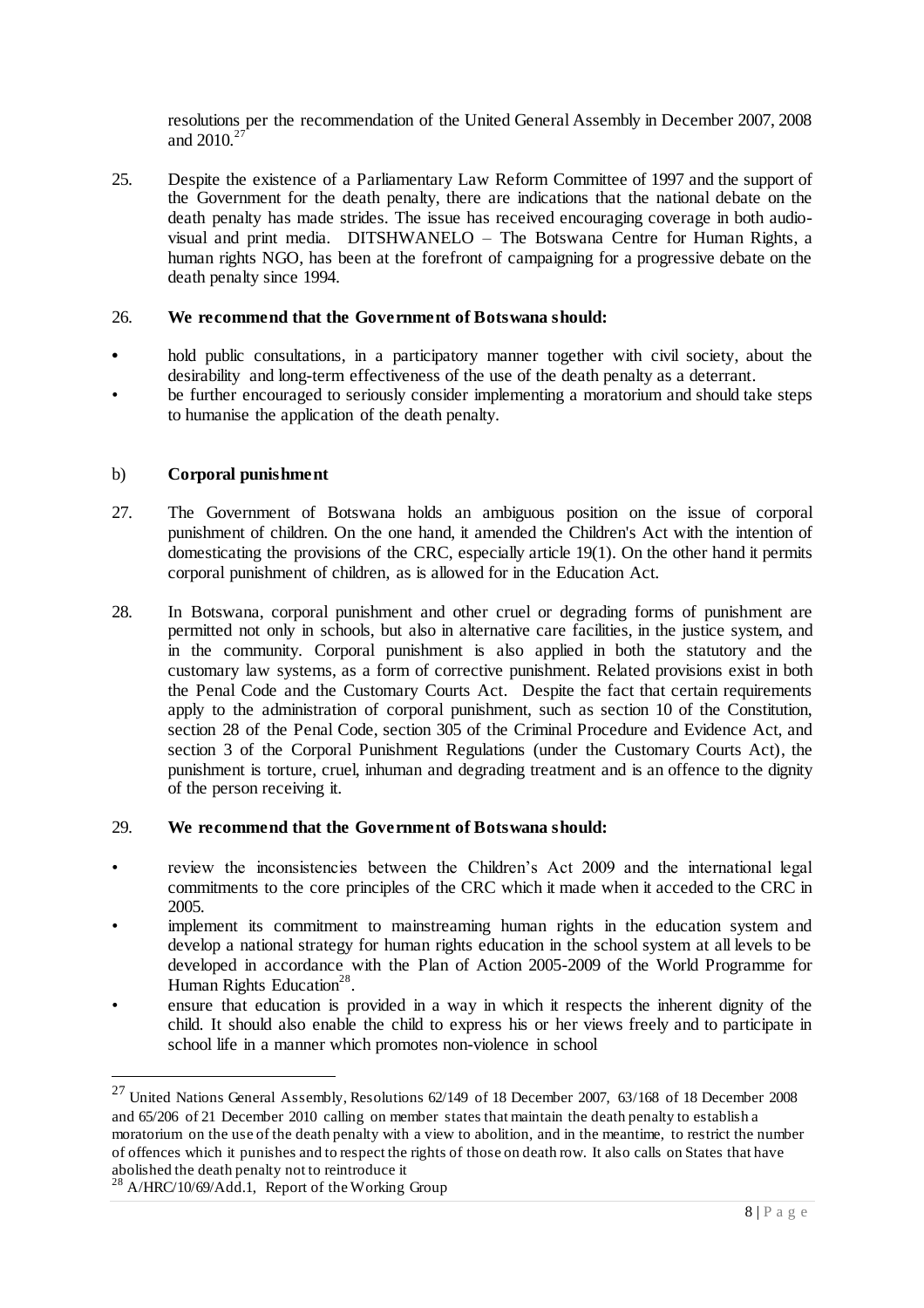- criminalise all forms of assault in specific legislation or within the Penal Code by prohibiting corporal punishment of a child or an adult
- address the cultural acceptance of violence against children, and to promote positive, nonviolent and participatory forms of child-rearing.

# **3. Administration of justice and the rule of law**

30. A State-sponsored Pilot **Legal Aid** Project and in which Emang Basadi, DITSHWANELO, BONELA and Women Against Rape (WAR) participate by providing free legal assistance to the indigent, began in August 2011 and ended on 31 March 2012. It has focused on providing quality professional legal services and ensuring equal and effective access to justice for the indigent. It has marshalled attention and assistance to 389 cases. The project has been extended till 31 March 2013

## **Prisons.**

31. Non-citizen prisoners who are HIV positive are not provided with ARV treatment. Prisoners convicted and sentenced to less than six (6) months may vote. Solitary confinement is permitted by the Prisons Act section 111(1). This is not permissible unless a medical officer has certified that a prisoner is physically and mentally fit to undergo such confinement. Rehabilitation activities include carpentry, building, agriculture and upholstery. Counselling is necessary to enable successful reintegration into society upon release from prison. Seeking employment upon release is difficult due to having a prison record. It is possible for the record to be cleared by a Presidential Pardon.

## 32. **We recommend that the Government of Botswana should:**

- **•** Review the policy of not providing ARV treatment to non-citizen prisoners
- inform the Working Group how many prisoners voted during the last general elections in 2009.
- inform the Working Group about how many prisoners have been kept in solitary confinement and for how long. Were they all examined by a medical officer and declared physically and mentally fit to undergo the confinement.
- inform the Working Group how many of the prison population participate in rehabilitation activities
- inform the Working Group of the prison:counsellor ratio
- which guidelines are used for the granting of a Presidential Pardon for the purpose of clearing a prison record

#### **4. Economic, Social and Cultural rights**

33. **Human rights education.**In the 2008 UPR, it was recommended that human rights should be mainstreamed in the education system and that a national strategy for human rights education in the school system at all levels be developed in accordance with the Plan of Action 2005- 2009 of the World Programme for Human Rights Education. Although these recommendations were accepted by Botswana, there does not seem to have been any implementation of these.

#### 34. **We recommend that the Government of Botswana should:**

• Provide without delay, working together with Human Rights organisations, especially those who have been working in the field of human rights education, a national strategy for human rights education and a plan for the mainstreaming of human rights into the school system. These should include milestones as indicators of progress. The national strategy for human